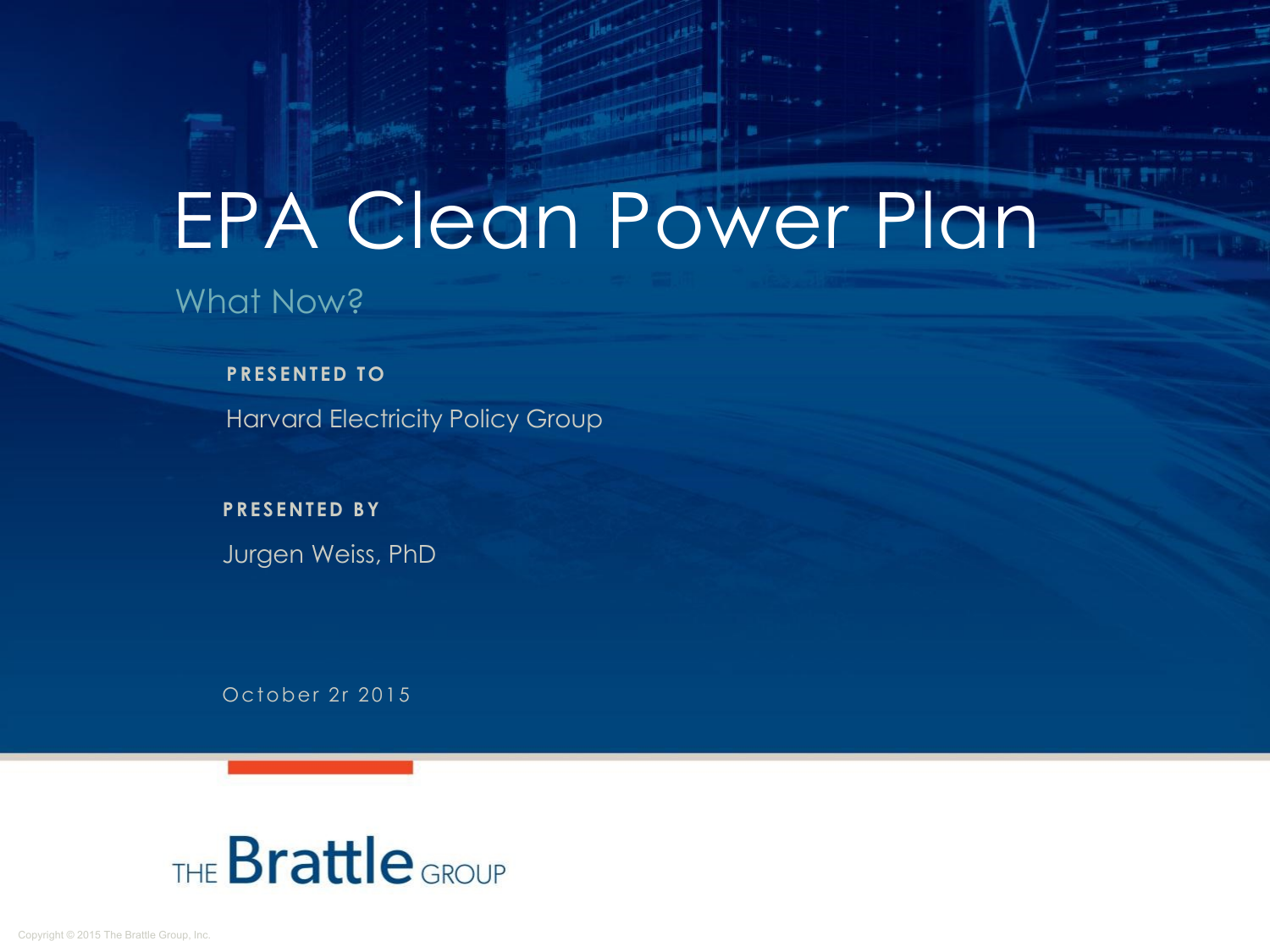#### **The CPP seems to push a signficiant expansion of renewable energy sources**



- Relative to Business As Usual the EIA's modeling of the CPP shows significant acceleration of deployment of both wind and solar PV
- Caveat: EIA's projections are always based on EXISTING US laws and regulations
	- − Assumes no changes to current state RPS laws
	- Unclear how reliable cost projections and distributed resources deployment dynamics are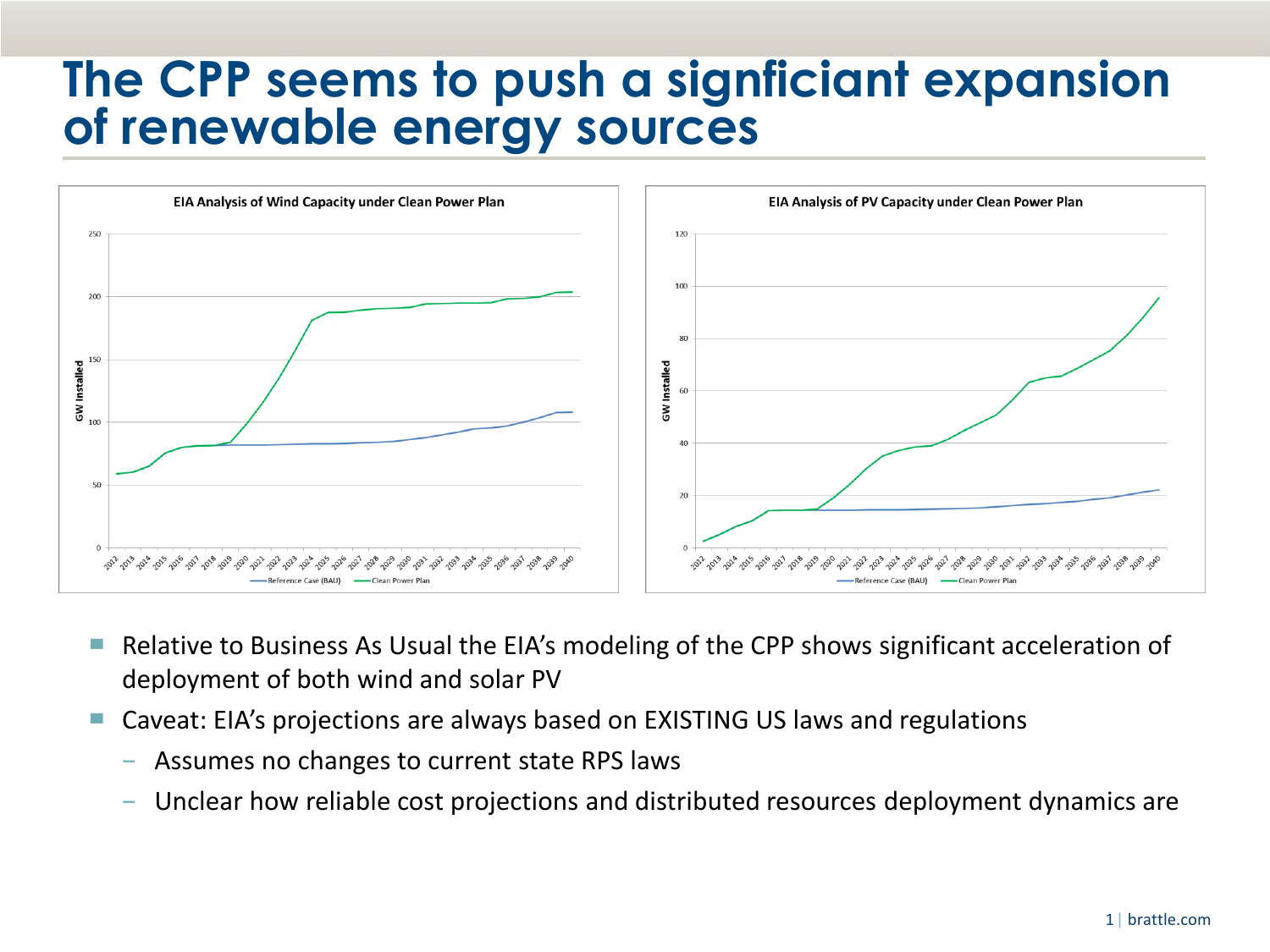#### **But to meet longer-term decarbonization targets, RE needs to increase faster then CPP implies…**

**EIA modeling suggests a significant uptick in RE deployment until 2025, then back to BAU growth rates**

- **By 2040 very** significant gap to where we need to be to decarbonize
- Hopeful: Recent dynamics for wind and PV suggest EIA projections may not be realistic

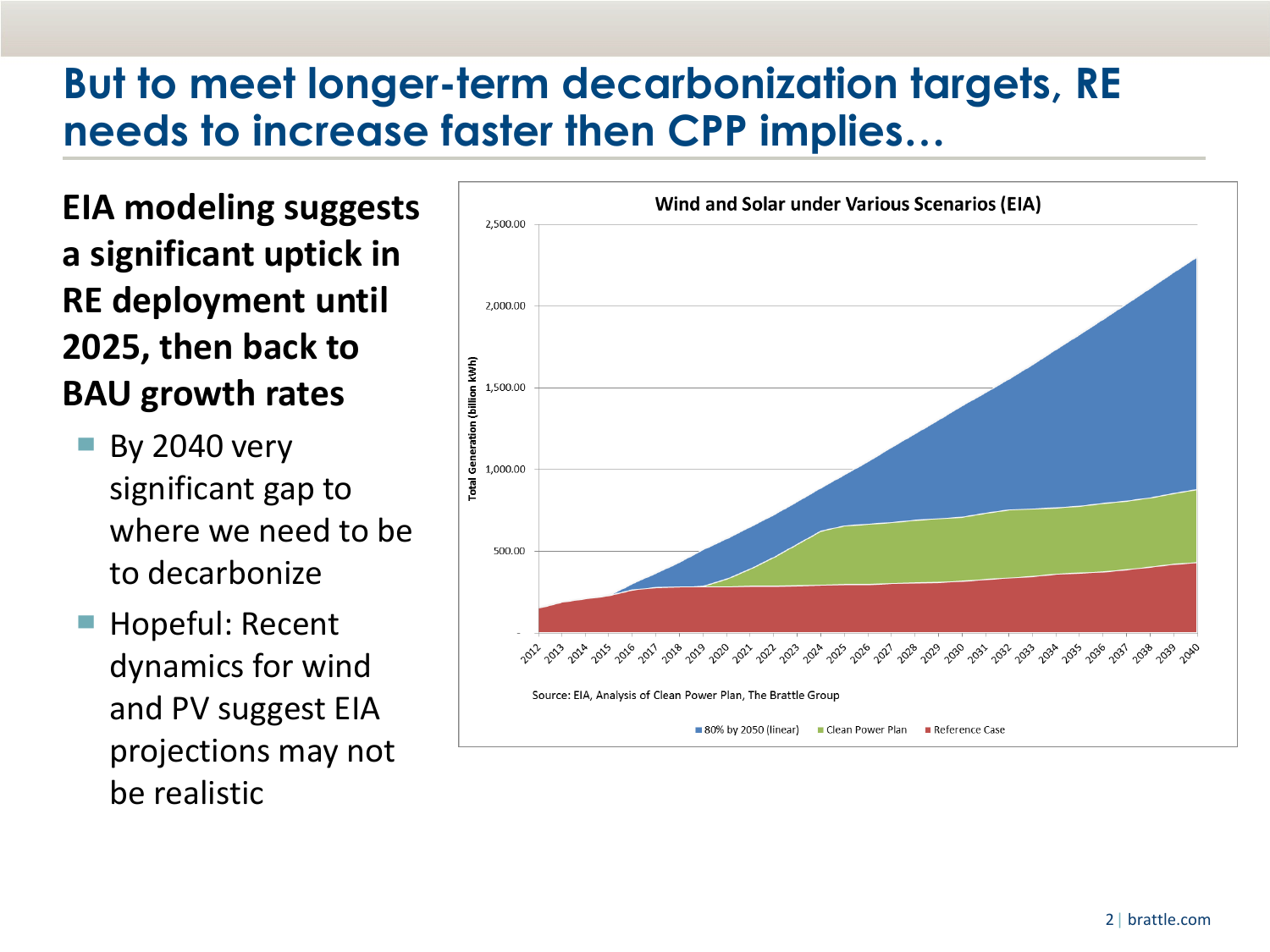#### **…and are not that ambitious relative to what has been observed**

**With similar longterm targets, Germany has ramped up faster**

- $\blacksquare$  No decline in reliability
- ▀ Some reserves have actually decreased (we learn how to deal with RE)
- Critical
	- − Long-lead time investments such as transmission
	- − Longer term "storage"

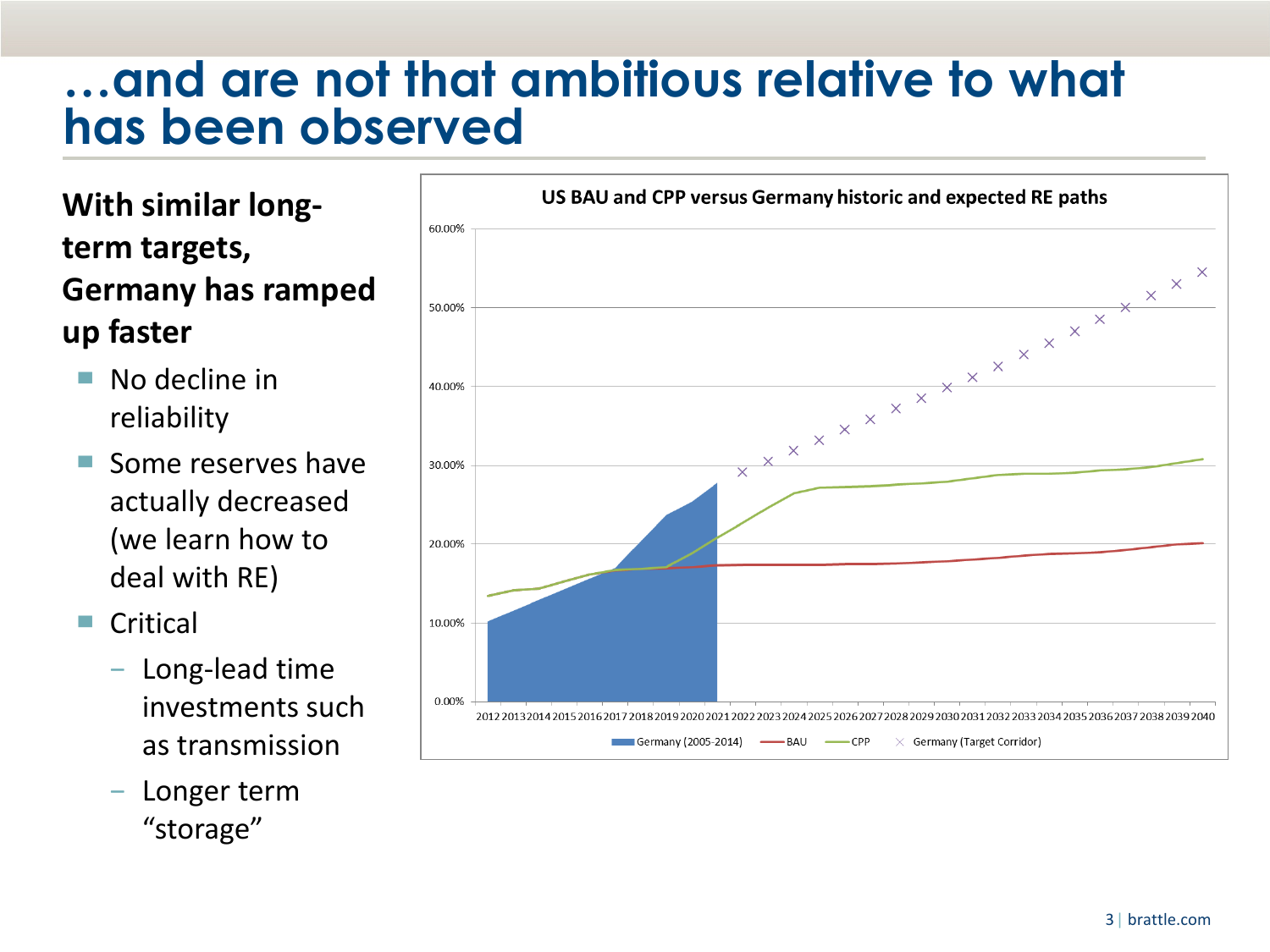### **If we don't want to gamble the CPP is likely not the binding constraint**



Source: Frank J Convery and Gernot Wagner, Reflections—Managing Uncertain Climates: Some Guidance for Policy Makers and Researchers